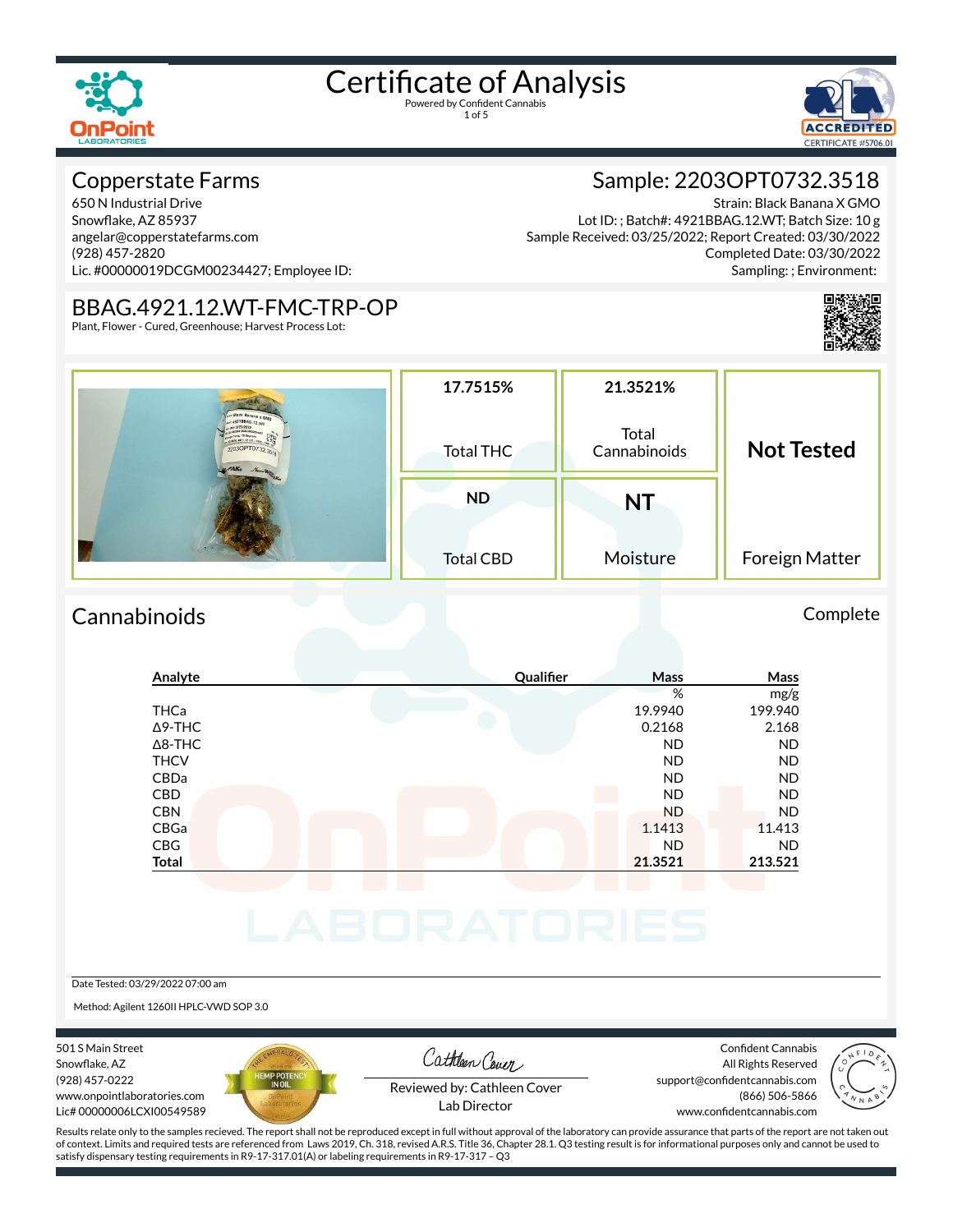



#### Copperstate Farms

650 N Industrial Drive Snowflake, AZ 85937 angelar@copperstatefarms.com (928) 457-2820 Lic. #00000019DCGM00234427; Employee ID:

#### BBAG.4921.12.WT-FMC-TRP-OP

Plant, Flower - Cured, Greenhouse; Harvest Process Lot:

#### **Terpenes**

| Analyte                | Qualifier | LOO    | Limit | Mass                                      | <b>Status</b> |
|------------------------|-----------|--------|-------|-------------------------------------------|---------------|
|                        |           | %      | %     | %                                         |               |
| δ-Limonene             |           | 0.0400 |       | 0.3022                                    | <b>Tested</b> |
| <b>B-Caryophyllene</b> |           | 0.0400 |       | 0.2972                                    | <b>Tested</b> |
| α-Humulene             |           | 0.0400 |       | 0.0975                                    | Tested        |
| Linalool               |           | 0.0400 |       | 0.0611                                    | <b>Tested</b> |
| Endo-Fenchyl Alcohol   |           | 0.0400 |       | 0.0588                                    | <b>Tested</b> |
| α-Pinene               |           | 0.0400 |       | 0.0472                                    | <b>Tested</b> |
| <b>B-Pinene</b>        |           | 0.0400 |       | 0.0462                                    | <b>Tested</b> |
| β-Myrcene              |           | 0.0400 |       | 0.0454                                    | <b>Tested</b> |
| 1,4-Cineole            |           | 0.0400 |       | <b>ND</b>                                 | <b>Tested</b> |
| 3-Carene               |           | 0.0400 |       | <b>ND</b>                                 | <b>Tested</b> |
| α-Bisabolol            |           | 0.0400 |       | <loq< td=""><td><b>Tested</b></td></loq<> | <b>Tested</b> |
| α-Cedrene              |           | 0.0400 |       | <b>ND</b>                                 | <b>Tested</b> |
| α-Phellandrene         |           | 0.0400 |       | <b>ND</b>                                 | <b>Tested</b> |
| α-Terpinene            |           | 0.0400 |       | <b>ND</b>                                 | <b>Tested</b> |
| α-Terpineol            |           | 0.0400 |       | <loq< td=""><td>Tested</td></loq<>        | Tested        |
| Borneol                |           | 0.0400 |       | <b>ND</b>                                 | <b>Tested</b> |
| Camphene               |           | 0.0400 |       | <loq< td=""><td><b>Tested</b></td></loq<> | <b>Tested</b> |
| Camphor                |           | 0.0400 |       | <b>ND</b>                                 | <b>Tested</b> |
| Caryophyllene Oxide    |           | 0.0400 |       | <b>ND</b>                                 | <b>Tested</b> |
| Cedrol                 |           | 0.0400 |       | <b>ND</b>                                 | <b>Tested</b> |
| cis-Nerolidol          |           | 0.0400 |       | <b>ND</b>                                 | <b>Tested</b> |
| cis-Ocimene            |           | 0.0400 |       | <loq< td=""><td>Tested</td></loq<>        | Tested        |
| Eucalyptol             |           | 0.0400 |       | <b>ND</b>                                 | <b>Tested</b> |
| Farnesene              |           | 0.0400 |       | <b>ND</b>                                 | Tested        |
| Fenchone               |           | 0.0400 |       | <b>ND</b>                                 | <b>Tested</b> |
| y-Terpinene            |           | 0.0400 |       | <b>ND</b>                                 | <b>Tested</b> |
| y-Terpineol            |           | 0.0400 |       | <b>ND</b>                                 | Tested        |
| Geraniol               |           | 0.0400 |       | <b>ND</b>                                 | <b>Tested</b> |
| Geranyl Acetate        |           | 0.0400 |       | <b>ND</b>                                 | <b>Tested</b> |
| Guaiol                 |           | 0.0400 |       | <b>ND</b>                                 | Tested        |
| Isoborneol             |           | 0.0400 |       | <b>ND</b>                                 | <b>Tested</b> |
| Isopulegol             |           | 0.0400 |       | <b>ND</b>                                 | <b>Tested</b> |
| Menthol                |           | 0.0400 |       | <b>ND</b>                                 | <b>Tested</b> |
| Nerol                  |           | 0.0400 |       | <b>ND</b>                                 | <b>Tested</b> |
| Ocimene                |           | 0.0400 |       | <b>ND</b>                                 | <b>Tested</b> |
| Pulegone               |           | 0.0400 |       | <b>ND</b>                                 | <b>Tested</b> |
| Sabinene               |           | 0.0400 |       | <b>ND</b>                                 | <b>Tested</b> |
| Sabinene Hydrate       |           | 0.0400 |       | <b>ND</b>                                 | <b>Tested</b> |
| Terpinolene            |           | 0.0400 |       | <b>ND</b>                                 | <b>Tested</b> |
| Valencene              |           | 0.0400 |       | <b>ND</b>                                 | <b>Tested</b> |

## Primary Aromas

Strain: Black Banana X GMO

Completed Date: 03/30/2022 Sampling: ; Environment:

Sample: 2203OPT0732.3518

Lot ID: ; Batch#: 4921BBAG.12.WT; Batch Size: 10 g Sample Received: 03/25/2022; Report Created: 03/30/2022



#### Date Tested: 03/27/2022 12:00 am

Method: Agilent Intuvo 9000 gas chromatography direct injection

501 S Main Street

Snowflake, AZ (928) 457-0222 www.onpointlaboratories.com Lic# 00000006LCXI00549589 Cathleen Cover

Confident Cannabis All Rights Reserved support@confidentcannabis.com



Reviewed by: Cathleen Cover Lab Director

www.confidentcannabis.com

Results relate only to the samples recieved. The report shall not be reproduced except in full without approval of the laboratory can provide assurance that parts of the report are not taken out of context. Limits and required tests are referenced from Laws 2019, Ch. 318, revised A.R.S. Title 36, Chapter 28.1. Q3 testing result is for informational purposes only and cannot be used to satisfy dispensary testing requirements in R9-17-317.01(A) or labeling requirements in R9-17-317 – Q3

(866) 506-5866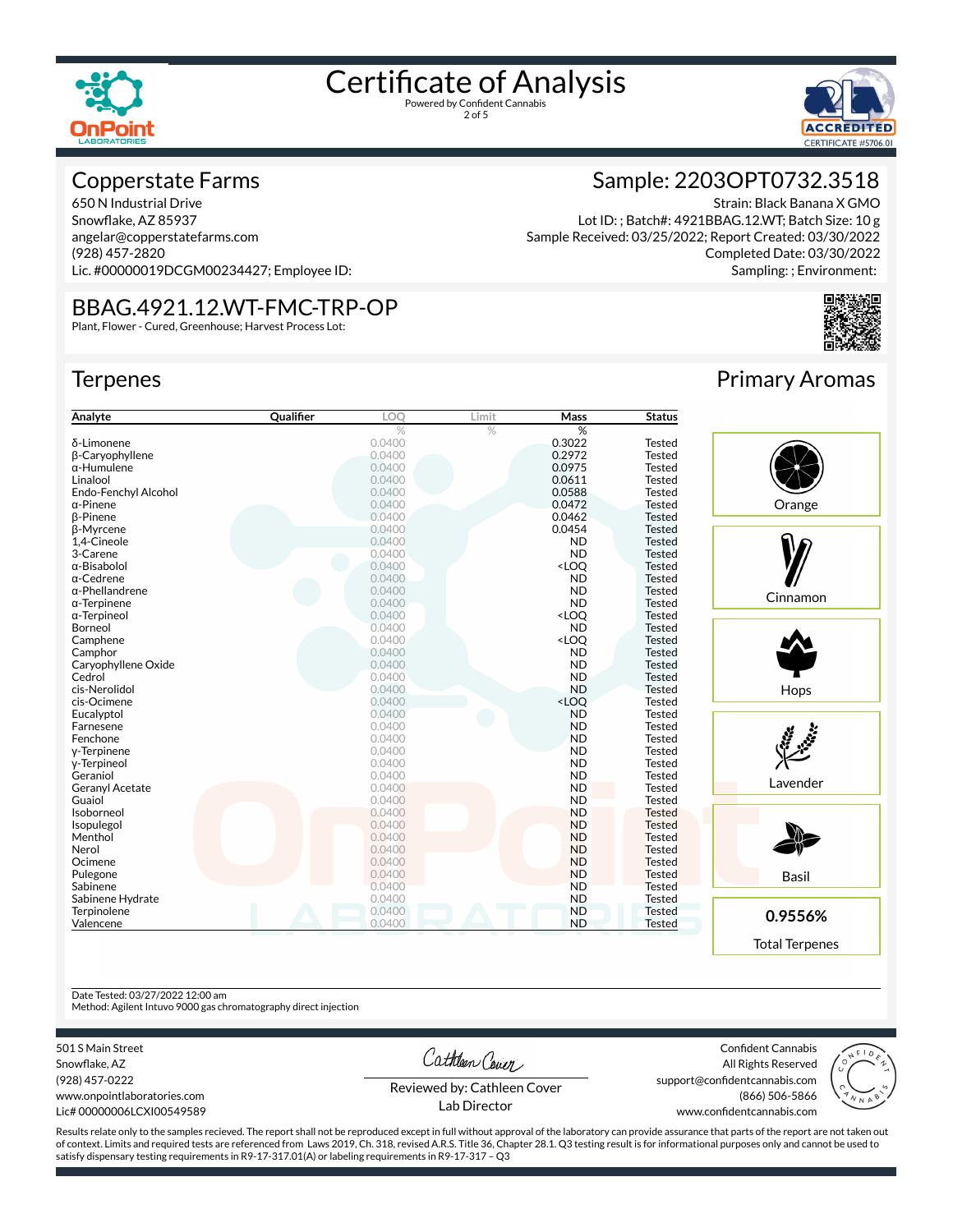

3 of 5



#### Copperstate Farms

650 N Industrial Drive Snowflake, AZ 85937 angelar@copperstatefarms.com (928) 457-2820 Lic. #00000019DCGM00234427; Employee ID:

#### BBAG.4921.12.WT-FMC-TRP-OP

satisfy dispensary testing requirements in R9-17-317.01(A) or labeling requirements in R9-17-317 – Q3

Plant, Flower - Cured, Greenhouse; Harvest Process Lot:

### Microbials Pass



Strain: Black Banana X GMO

Completed Date: 03/30/2022

Sample: 2203OPT0732.3518

Lot ID: ; Batch#: 4921BBAG.12.WT; Batch Size: 10 g

Sample Received: 03/25/2022; Report Created: 03/30/2022

| Analyte                                                                                                                                                                                            | Qualifier                   | Limit                       | <b>Units</b>                                | <b>Status</b> |
|----------------------------------------------------------------------------------------------------------------------------------------------------------------------------------------------------|-----------------------------|-----------------------------|---------------------------------------------|---------------|
| Aspergillus                                                                                                                                                                                        |                             | CFU/g<br>Not Detected in 1g | CFU/g<br><b>ND</b>                          | Pass          |
|                                                                                                                                                                                                    |                             |                             | Less than 10cfu/g                           |               |
| E. Coli                                                                                                                                                                                            |                             | 100,0000                    | Detected                                    | Pass          |
| Salmonella                                                                                                                                                                                         |                             | Not Detected in 1g          | <b>ND</b>                                   | Pass          |
|                                                                                                                                                                                                    |                             |                             |                                             |               |
|                                                                                                                                                                                                    |                             |                             |                                             |               |
|                                                                                                                                                                                                    |                             |                             |                                             |               |
|                                                                                                                                                                                                    |                             |                             |                                             |               |
|                                                                                                                                                                                                    |                             |                             |                                             |               |
|                                                                                                                                                                                                    |                             |                             |                                             |               |
|                                                                                                                                                                                                    |                             |                             |                                             |               |
|                                                                                                                                                                                                    |                             |                             |                                             |               |
|                                                                                                                                                                                                    |                             |                             |                                             |               |
|                                                                                                                                                                                                    |                             |                             |                                             |               |
|                                                                                                                                                                                                    |                             |                             |                                             |               |
|                                                                                                                                                                                                    |                             |                             |                                             |               |
|                                                                                                                                                                                                    |                             |                             |                                             |               |
|                                                                                                                                                                                                    |                             |                             |                                             |               |
|                                                                                                                                                                                                    |                             |                             |                                             |               |
|                                                                                                                                                                                                    |                             |                             |                                             |               |
|                                                                                                                                                                                                    |                             |                             |                                             |               |
|                                                                                                                                                                                                    |                             |                             |                                             |               |
|                                                                                                                                                                                                    | LABORATORIES                |                             |                                             |               |
|                                                                                                                                                                                                    |                             |                             |                                             |               |
|                                                                                                                                                                                                    |                             |                             |                                             |               |
| Date Tested: 03/26/2022 12:00 am                                                                                                                                                                   |                             |                             |                                             |               |
| Method: BioRad qPCR                                                                                                                                                                                |                             |                             |                                             |               |
| 501 S Main Street                                                                                                                                                                                  |                             |                             | <b>Confident Cannabis</b>                   |               |
| Snowflake, AZ                                                                                                                                                                                      | Cathleen Cover              |                             | All Rights Reserved                         |               |
| MICROBIAL 2<br>SALMONELLA<br>(928) 457-0222                                                                                                                                                        | Reviewed by: Cathleen Cover |                             | support@confidentcannabis.com               |               |
| www.onpointlaboratories.com<br>Lic# 00000006LCXI00549589                                                                                                                                           | Lab Director                |                             | (866) 506-5866<br>www.confidentcannabis.com |               |
| Results relate only to the samples recieved. The report shall not be reproduced except in full without approval of the laboratory can provide assurance that parts of the report are not taken out |                             |                             |                                             |               |
| of context. Limits and required tests are referenced from Laws 2019, Ch. 318, revised A.R.S. Title 36, Chapter 28.1. Q3 testing result is for informational purposes only and cannot be used to    |                             |                             |                                             |               |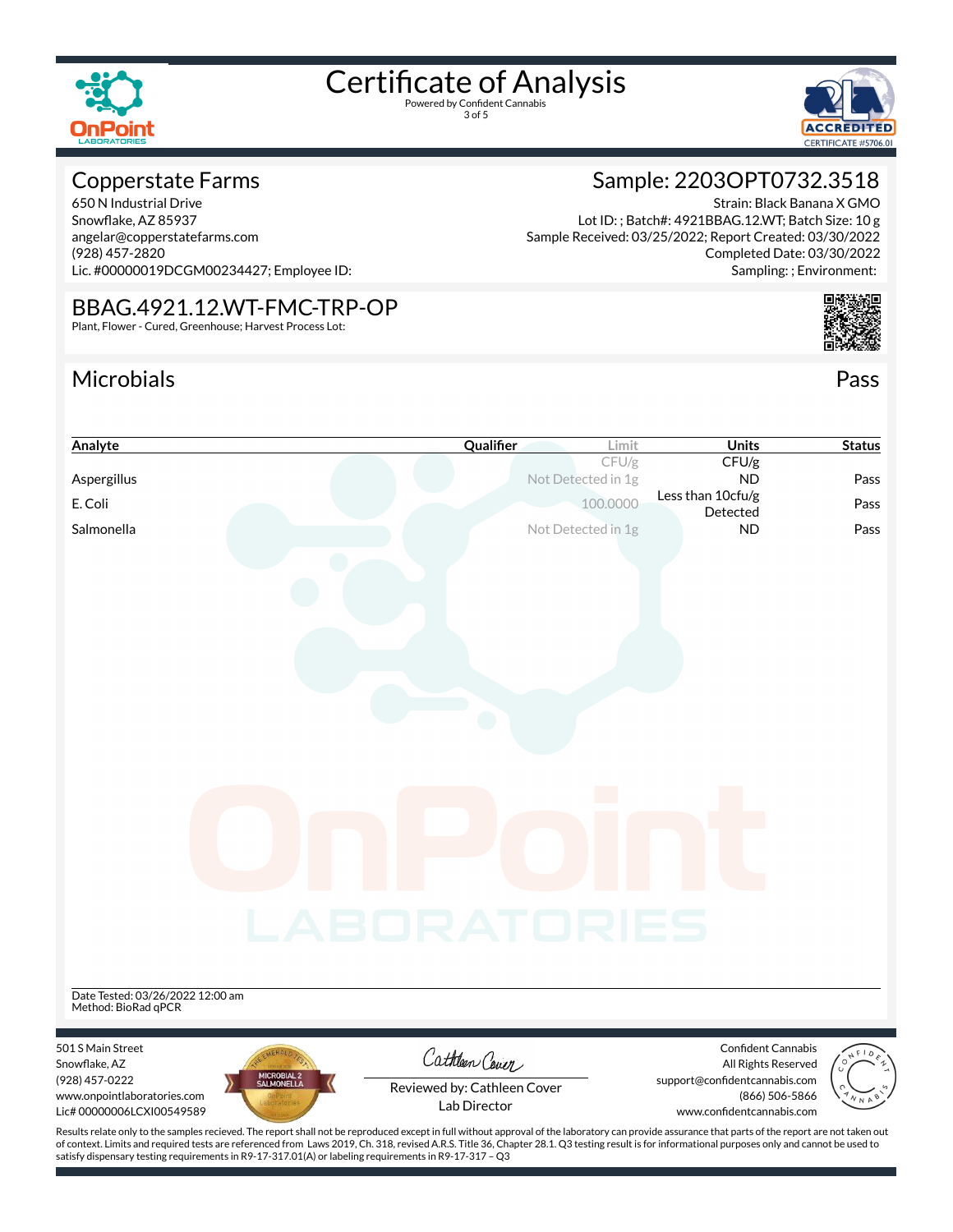



#### Copperstate Farms

650 N Industrial Drive Snowflake, AZ 85937 angelar@copperstatefarms.com (928) 457-2820 Lic. #00000019DCGM00234427; Employee ID:

#### BBAG.4921.12.WT-FMC-TRP-OP

Plant, Flower - Cured, Greenhouse; Harvest Process Lot:

### Heavy Metals **Pass**

### Sample: 2203OPT0732.3518

Strain: Black Banana X GMO Lot ID: ; Batch#: 4921BBAG.12.WT; Batch Size: 10 g Sample Received: 03/25/2022; Report Created: 03/30/2022 Completed Date: 03/30/2022 Sampling: ; Environment:



| PPB<br>PPB<br>PPB<br>L1R1<br><loq<br>Arsenic<br/>200.00<br/>400.00<br/>Pass<br/>L1R1<br/><math>&lt;</math>LOQ<br/>Cadmium<br/>200.00<br/>400.00<br/>Pass<br/>L1R1<br/><b>ND</b><br/>Lead<br/>500.00<br/>1000.00<br/>Pass<br/>Mercury<br/>L1R1<br/><loq<br>1200.00<br/>Pass<br/>600.00<br/>ing.<br/>Kabupatèn</loq<br></loq<br> |
|--------------------------------------------------------------------------------------------------------------------------------------------------------------------------------------------------------------------------------------------------------------------------------------------------------------------------------|
|                                                                                                                                                                                                                                                                                                                                |
|                                                                                                                                                                                                                                                                                                                                |
|                                                                                                                                                                                                                                                                                                                                |
|                                                                                                                                                                                                                                                                                                                                |
| <b>BORATOI</b><br>Date Tested: 03/28/2022 12:00 am<br>Method: Agilent 7800 ICP MS                                                                                                                                                                                                                                              |
| Confident Cannabis<br>501 S Main Street                                                                                                                                                                                                                                                                                        |
| Cathleen Cover<br>Snowflake, AZ<br>All Rights Reserved                                                                                                                                                                                                                                                                         |
| HEAVY METALS<br>IN HEMP OIL<br>(928) 457-0222<br>support@confidentcannabis.com<br>Reviewed by: Cathleen Cover<br>(866) 506-5866<br>www.onpointlaboratories.com<br>Lab Director<br>Lic# 00000006LCXI00549589<br>www.confidentcannabis.com                                                                                       |

Results relate only to the samples recieved. The report shall not be reproduced except in full without approval of the laboratory can provide assurance that parts of the report are not taken out of context. Limits and required tests are referenced from Laws 2019, Ch. 318, revised A.R.S. Title 36, Chapter 28.1. Q3 testing result is for informational purposes only and cannot be used to satisfy dispensary testing requirements in R9-17-317.01(A) or labeling requirements in R9-17-317 – Q3